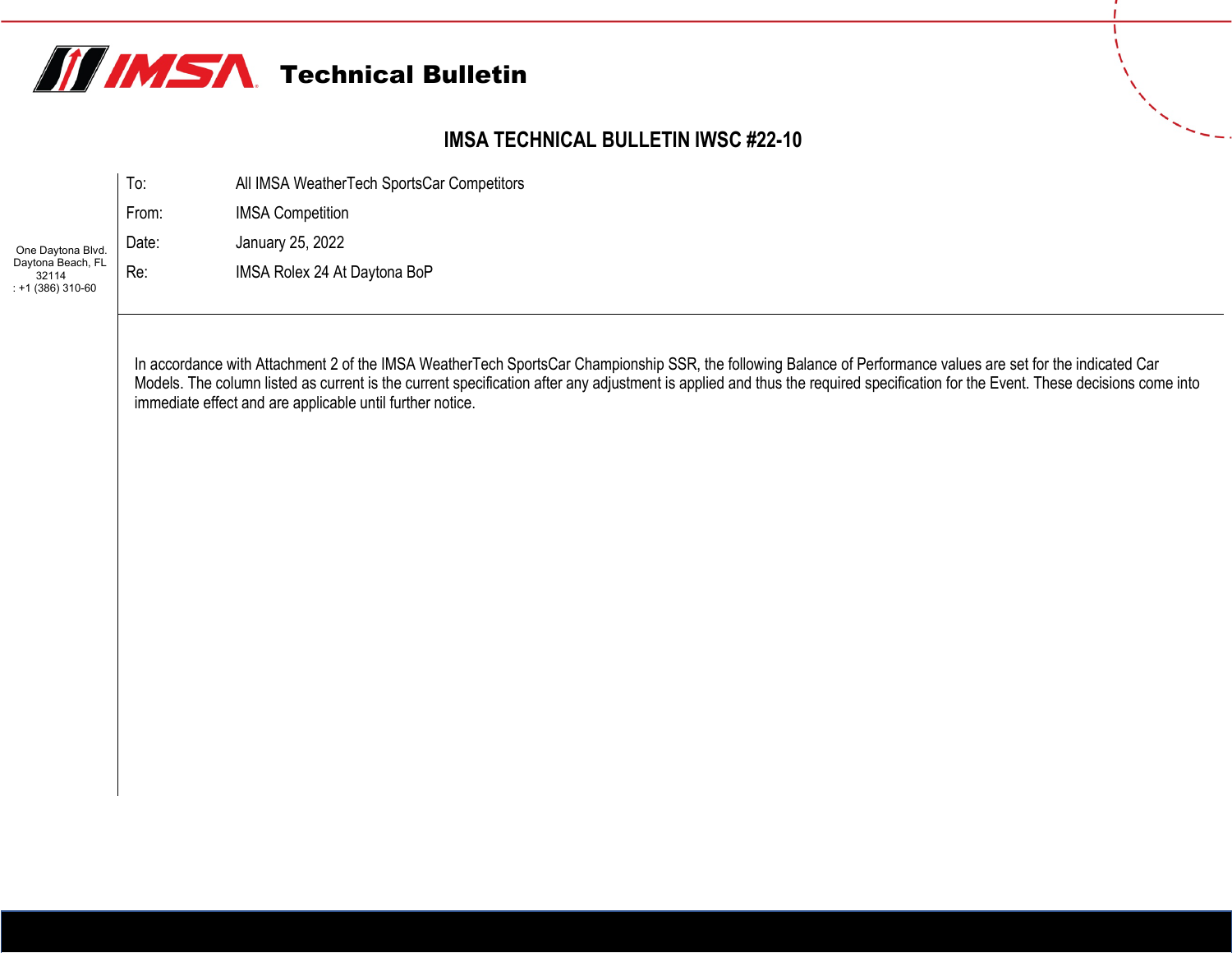| DPi Vehicles |         | Mass    |                        | $\vert$ Engine |               |           |          |                                    |         |                                       |            | Aero                  | Fuel |                    |                |                       |                                            | Notes |
|--------------|---------|---------|------------------------|----------------|---------------|-----------|----------|------------------------------------|---------|---------------------------------------|------------|-----------------------|------|--------------------|----------------|-----------------------|--------------------------------------------|-------|
| Manufacturer |         | Minimum | No Fuel/Driver<br>(kg) | Make           | Volume<br>(L) | Turbo/NA  |          | <b>Restrictor Diameter</b><br>(mm) |         | Average<br><b>Power</b><br>Delta (kW) | <b>RPM</b> | Max imum Configuratio | Type | Declared<br>Lambda | (L)            | <b>Total Capacity</b> | Minimum Full<br>Refueling<br>Time<br>(sec) |       |
|              |         | adj     | current                |                |               |           | qty.     | adj                                | current | adj                                   | current    |                       |      | ∿                  | adj<br>current |                       |                                            |       |
|              |         |         |                        |                |               |           |          |                                    |         |                                       |            |                       |      |                    |                |                       |                                            |       |
| Acura        | ARX-05  |         | 930                    | Acura          | 3.5           | Turbo     |          |                                    |         |                                       | 7050       | See Table             | E20  | 0.89               |                | 78.0                  | 30.0                                       |       |
| Cadillac     | DPi-V.R |         | 950                    | Cadillac       | 5.5           | <b>NA</b> | $\Omega$ |                                    | 32.2    |                                       | 7600       | See Table             | E20  | 0.90               |                | 70.0                  | 30.0                                       |       |

\* Aero configuration is defined v ia the Aero Configuration table on the follow ing page.

| Acura ARX-05 |     |              |
|--------------|-----|--------------|
| Engine       |     | <b>Boost</b> |
| Speed        |     | Ratio        |
| [rpm]        | adj | current      |
| 2000         |     | 1.467        |
| 3200         |     | 1.467        |
| 3600         |     | 1.608        |
| 4000         |     | 1.725        |
| 4400         |     | 1.769        |
| 4800         |     | 1.769        |
| 5200         |     | 1.769        |
| 5600         |     | 1.787        |
| 6000         |     | 1.783        |
| 6200         |     | 1.773        |
| 6400         |     | 1.758        |
| 6600         |     | 1.758        |
| 6800         |     | 1.733        |
| 7050         |     | 1.701        |
| 7550         |     | 1.637        |
| 7650         |     | 1.000        |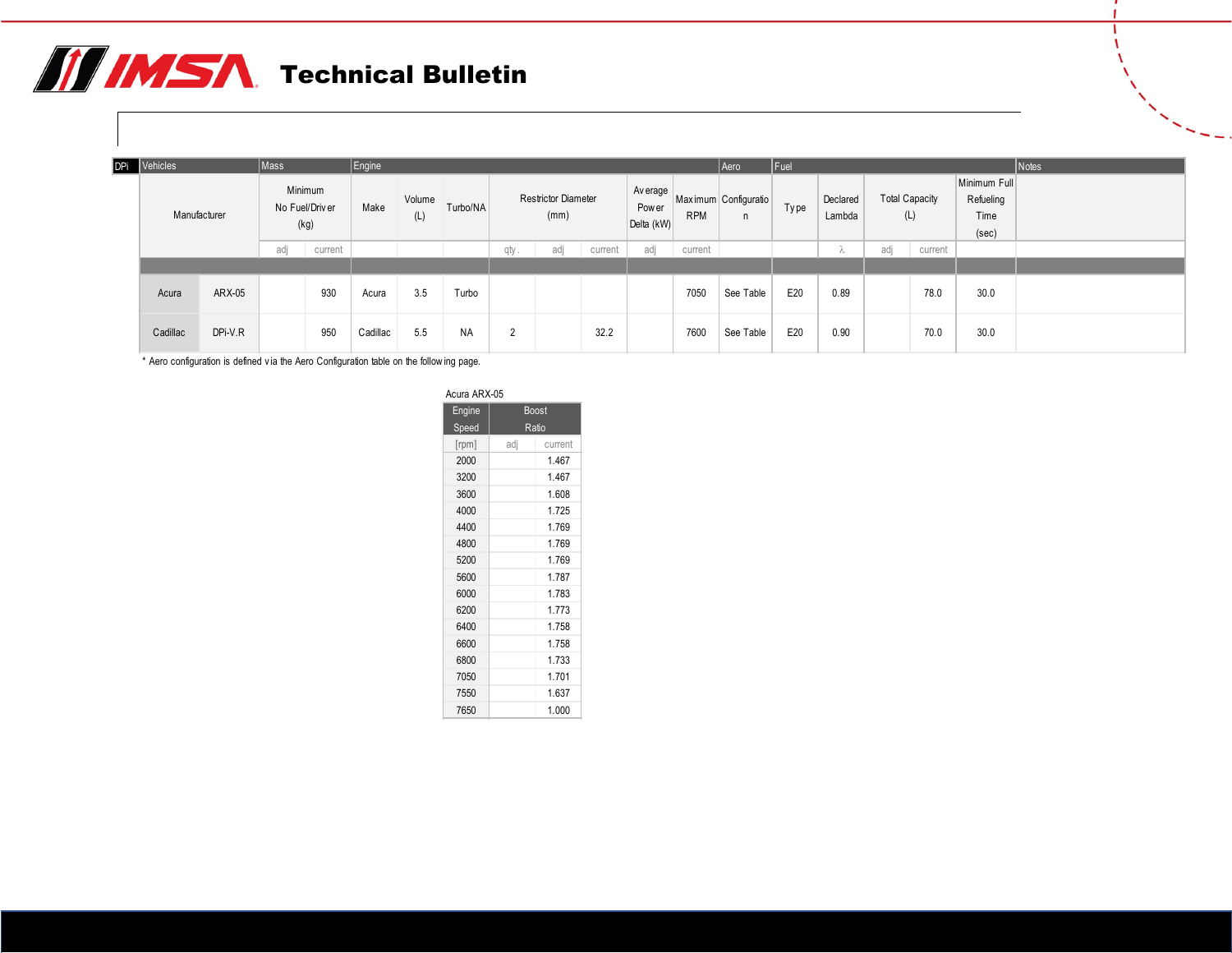| DPi |              | DPI AERODYNAMIC       |                          | FRONT AERODYNAMIC CONFIGURATIONS                            |                                    |          |                    |                   |                                                                                                                       |                                                           | REAR AERODYNAMIC CONFIGURATIONS |                |                  |      |                       |
|-----|--------------|-----------------------|--------------------------|-------------------------------------------------------------|------------------------------------|----------|--------------------|-------------------|-----------------------------------------------------------------------------------------------------------------------|-----------------------------------------------------------|---------------------------------|----------------|------------------|------|-----------------------|
|     |              | <b>CONFIGURATIONS</b> |                          | Optional front aerody namic configurations are independent. |                                    |          |                    |                   | Optional rear aerodynamic configurations must be used as a complete package; mixing of parts/components is forbidden. |                                                           |                                 |                |                  |      |                       |
|     |              |                       | Dive Planes              | Packers / Inserts                                           | Other                              | Option   | <b>Tail Wicker</b> |                   | Rear Wing Assembly                                                                                                    |                                                           |                                 | Rear Wing Flap |                  |      | Rear Wing Flap Wicker |
|     | Manufacturer |                       | <b>Permitted Options</b> | Permitted<br>Configurations                                 | <b>Permitted Options</b>           |          | Type               | Minimum<br>Height | Type                                                                                                                  | Minimum<br>Angle /<br>Position                            | Type                            | Position       | Minimum<br>Angle | Span | Minimum<br>Height     |
|     |              |                       |                          |                                                             |                                    |          | mm                 | mm                |                                                                                                                       | degrees                                                   |                                 |                | degrees          | mm   | mm                    |
|     |              |                       | Per Technical            | Per Technical                                               | Per Technical                      |          |                    |                   |                                                                                                                       |                                                           |                                 |                |                  |      |                       |
|     |              |                       | Credential               | Credential                                                  | Credential                         |          | Per Technical      |                   | Per Technical                                                                                                         |                                                           | Sprint                          |                |                  |      |                       |
|     | Acura        | ARX-05                | Low er                   |                                                             |                                    | OPTION 1 | Credential [IMSA]  | 16.0              | Credential [IMSA]                                                                                                     | 29.6<br>10.7<br>As-Homologated<br>N/A<br>Removed<br>[FIA] |                                 |                |                  |      |                       |
|     |              |                       | Double                   |                                                             | As-Tested [IMSA] Acura Side Wicker |          |                    |                   |                                                                                                                       |                                                           |                                 |                |                  |      |                       |
|     |              |                       |                          |                                                             |                                    |          |                    |                   |                                                                                                                       |                                                           |                                 |                |                  |      |                       |
|     |              |                       | Per Technical            | Per Technical                                               | Per Technical                      |          |                    |                   |                                                                                                                       |                                                           |                                 |                |                  |      |                       |
|     |              |                       | Credential               | Credential                                                  | Credential                         |          |                    |                   |                                                                                                                       |                                                           |                                 |                |                  |      |                       |
|     |              |                       | 2019 HDF Lower           | Splitter Outboard                                           | Must run high                      |          |                    |                   |                                                                                                                       |                                                           |                                 |                |                  |      |                       |
|     |              |                       | 2020 HDF Lower           | Fill-in Packers                                             | downforce Side                     |          |                    |                   |                                                                                                                       |                                                           |                                 |                |                  |      |                       |
|     |              |                       | Double                   | Front Wheel Arch                                            | <b>Wicker Option</b>               |          |                    |                   |                                                                                                                       |                                                           |                                 |                |                  |      |                       |
|     |              |                       |                          | Packer + Lateral                                            | Only at all times                  |          | Per Technical      |                   | Sprint                                                                                                                |                                                           | Sprint                          |                |                  |      |                       |
|     | Cadillac     | DPi-V.R               |                          | Wicker                                                      | Must run Hood                      | OPTION 1 | Credential [IMSA]  | 30.0              | As-Homologated                                                                                                        | 12.5                                                      | As-Homologated                  | <b>STD</b>     | 19.9             | 1200 | 5.0                   |
|     |              |                       |                          | Must run STD                                                | Opening at all                     |          |                    |                   | [FIA]                                                                                                                 |                                                           | [FIA]                           |                |                  |      |                       |
|     |              |                       |                          | Front Fender Insert                                         | times                              |          |                    |                   |                                                                                                                       |                                                           |                                 |                |                  |      |                       |
|     |              |                       |                          | at all times                                                | Must run a Front                   |          |                    |                   |                                                                                                                       |                                                           |                                 |                |                  |      |                       |
|     |              |                       |                          |                                                             | Fender Wicker of                   |          |                    |                   |                                                                                                                       |                                                           |                                 |                |                  |      |                       |
|     |              |                       |                          |                                                             | minimum height                     |          |                    |                   |                                                                                                                       |                                                           |                                 |                |                  |      |                       |
|     |              |                       |                          |                                                             | 10mm at all times                  |          |                    |                   |                                                                                                                       |                                                           |                                 |                |                  |      |                       |
|     |              |                       |                          |                                                             | Bib Extension                      |          |                    |                   |                                                                                                                       |                                                           |                                 |                |                  |      |                       |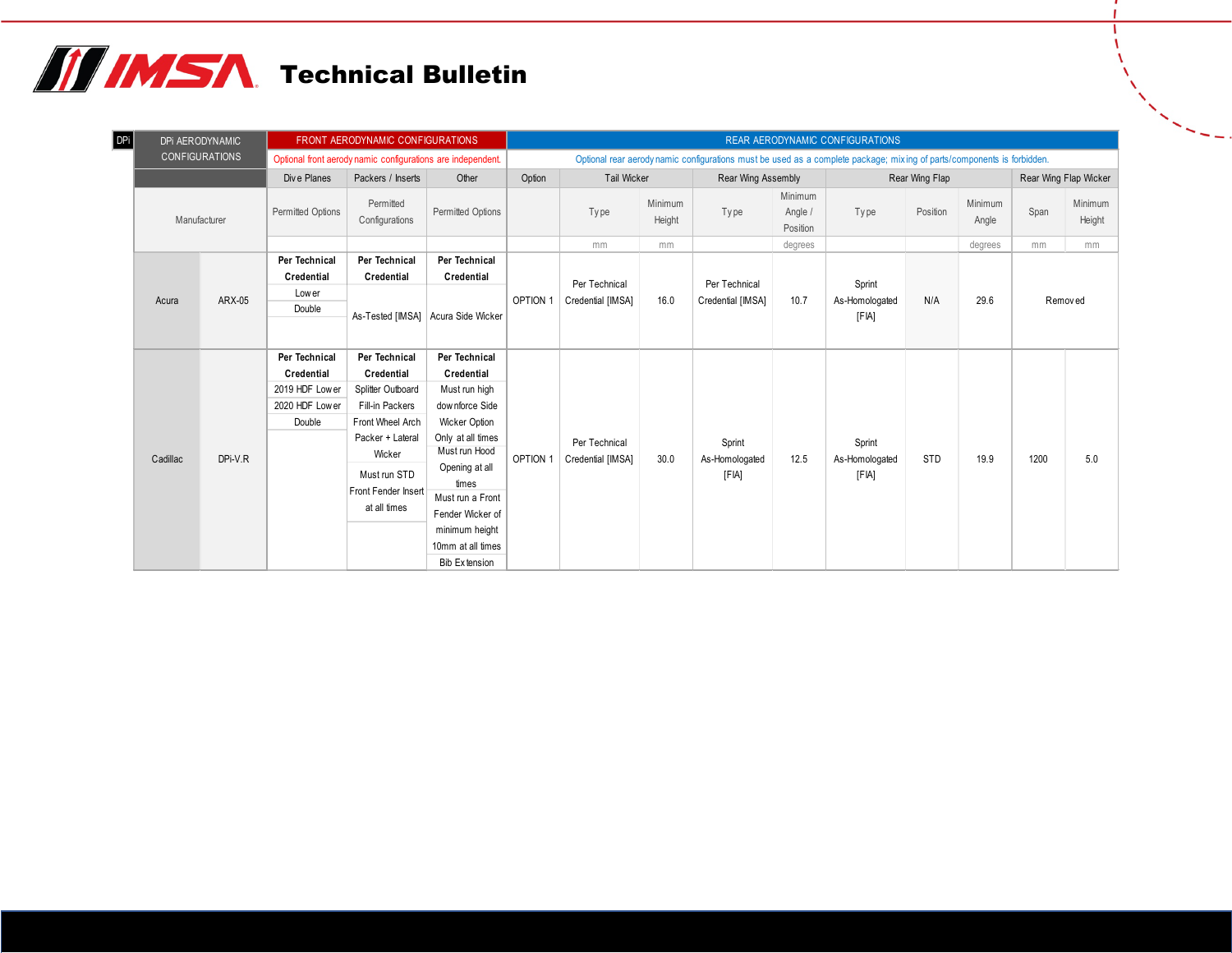| <b>DPi</b> |          | DPI AERODYNAMIC       |                 |                                    |                             |                                              |                    | REAR AERODYNAMIC CONFIGURATIONS                                                                                       |                |                  |      |                             |
|------------|----------|-----------------------|-----------------|------------------------------------|-----------------------------|----------------------------------------------|--------------------|-----------------------------------------------------------------------------------------------------------------------|----------------|------------------|------|-----------------------------|
|            |          | <b>CONFIGURATIONS</b> |                 |                                    |                             |                                              |                    | Optional rear aerodynamic configurations must be used as a complete package; mixing of parts/components is forbidden. |                |                  |      |                             |
|            |          |                       | Option          | <b>Tail Wicker</b>                 |                             | Rear Wing Assembly                           |                    |                                                                                                                       | Rear Wing Flap |                  |      | Rear Wing Flap Wicker       |
|            |          | Manufacturer          |                 | Type                               | <b>Maximum</b><br>Permitted | Type                                         | Maximum<br>Angle / | Type                                                                                                                  | Position       | Maximum<br>Angle |      | Maximum Permitted<br>Option |
|            |          |                       |                 |                                    | Option                      |                                              | Position           |                                                                                                                       |                |                  | Span | Height                      |
|            |          |                       |                 | mm                                 | mm                          |                                              | degrees            |                                                                                                                       |                | degrees          | mm   | mm                          |
|            | Acura    | ARX-05                | <b>OPTION 1</b> | Per Technical<br>Credential [IMSA] | 28.3<br>Per Template        | Per Technical<br>Credential [IMSA]<br>[IMSA] | 12.4               | Sprint<br>As-Homologated<br>[FIA]                                                                                     | N/A            | 31.7             | 1800 | 10.0                        |
|            | Cadillac | DPi-V.R               | OPTION 1        | Per Technical<br>Credential [IMSA] | 30.0                        | Sprint<br>As-Homologated<br>[FIA]            | 15.0               | Sprint<br>As-Homologated<br>[FIA]                                                                                     | Rotated        | 26.8             | 1200 | 5.0                         |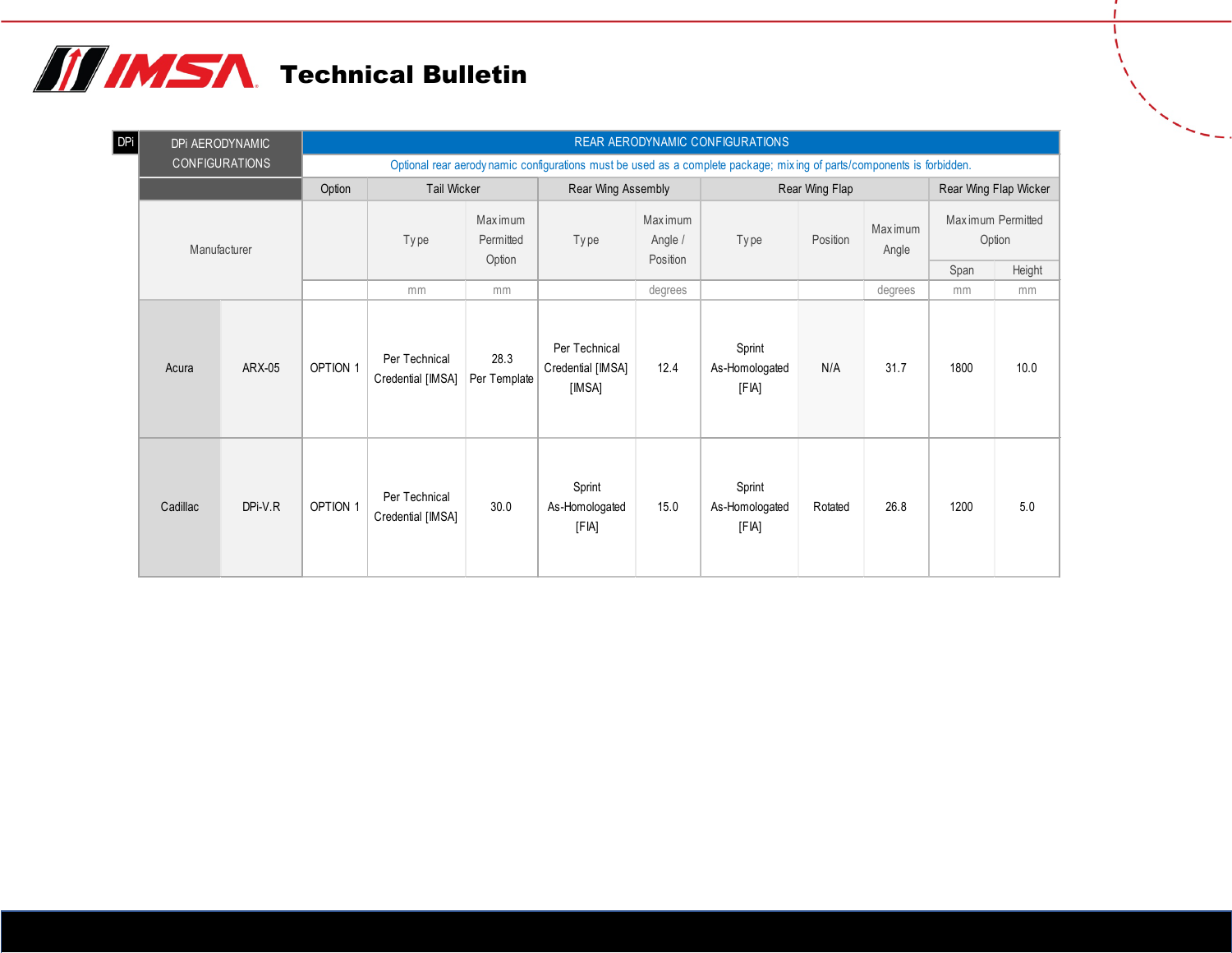| LMP2 Vehicles |             | Mass                   |         | Engine |               |                       | Aero          | Fuel        |                              |         |                                            | Notes |
|---------------|-------------|------------------------|---------|--------|---------------|-----------------------|---------------|-------------|------------------------------|---------|--------------------------------------------|-------|
|               | Constructor | No Fuel/Driver<br>(kg) | Minimum | Make   | Volume<br>(L) | Maximum<br><b>RPM</b> | Configuration | <b>Type</b> | <b>Total Capacity</b><br>(L) |         | Minimum Full<br>Refueling<br>Time<br>(sec) |       |
|               |             | adj                    | current |        |               | current               |               |             | adj                          | current |                                            |       |
|               |             |                        |         |        |               |                       |               |             |                              |         |                                            |       |
| <b>ORECA</b>  | 07          |                        | 940     | Gibson | 4.2           | 8700                  | See Table     | E20         |                              | 75.0    | 34.0                                       |       |

\* Aero configuration is defined v ia the Aero Configuration table on the follow ing page.

| LMP2 |                                                                                               |  |                                   | FRONT AERODYNAMIC CONFIGURATIONS                           | <b>REAR AERODYNAMIC CONFIGURATIONS</b> |          |                         |                   |                                                                                                                      |                                   |                                                                           |                                   |                |                  |      |                       |  |
|------|-----------------------------------------------------------------------------------------------|--|-----------------------------------|------------------------------------------------------------|----------------------------------------|----------|-------------------------|-------------------|----------------------------------------------------------------------------------------------------------------------|-----------------------------------|---------------------------------------------------------------------------|-----------------------------------|----------------|------------------|------|-----------------------|--|
|      |                                                                                               |  |                                   | Optional Front Aerody namic Configurations are Independent |                                        |          |                         |                   | Optional Rear Aerodynamic Configurations Must be Used as a Complete Package; Mixing of Parts/Components is Forbidden |                                   |                                                                           |                                   |                |                  |      |                       |  |
|      |                                                                                               |  | Div e Planes                      | Packers / Inserts                                          | Other                                  | Option   | Tail Wicker             |                   |                                                                                                                      | Rear Wing Assembly                |                                                                           |                                   | Rear Wing Flap |                  |      | Rear Wing Flap Wicker |  |
|      |                                                                                               |  | Permitted Options                 | Permitted<br>Configurations                                | Permitted Options                      |          | Type                    | Minimum<br>Height | Option                                                                                                               | Type                              | Minimum Angle /<br>Position                                               | Type                              | Position       | Minimum<br>Angle | Span | Minimum<br>Height     |  |
|      | LMP2 AERODYNAMIC<br><b>CONFIGURATIONS</b><br><b>IWSC Rolex</b><br>Manufacturer<br>ORECA<br>07 |  |                                   |                                                            |                                        | mm       | mm                      |                   |                                                                                                                      | degrees                           |                                                                           |                                   | degrees        | mm               | mm   |                       |  |
|      |                                                                                               |  | As-Homologated<br>[FIA]:<br>Lower | As-Homologated<br>[FIA]                                    | As-Homologated<br>[FIA]                | OPTION 1 | As-Homologated<br>[FIA] | 16.3              | OPTION 1                                                                                                             | Sprint<br>As-Homologated<br>[FIA] | 8.0 / Position 5<br>[Average of Left,<br>Center, & Right<br>measurements] | Sprint<br>As-Homologated<br>[FIA] | N/A            | 26.0             | Full | 10.0                  |  |

| LMP2 |              | LMP2 AERODYNAMIC      |                 |                                    |                             |                                   |                                                                              | <b>REAR AERODYNAMIC CONFIGURATIONS</b>                                                                               |                |                         |      |                             |  |  |  |  |  |
|------|--------------|-----------------------|-----------------|------------------------------------|-----------------------------|-----------------------------------|------------------------------------------------------------------------------|----------------------------------------------------------------------------------------------------------------------|----------------|-------------------------|------|-----------------------------|--|--|--|--|--|
|      |              | <b>CONFIGURATIONS</b> |                 |                                    |                             |                                   |                                                                              | Optional Rear Aerodynamic Configurations Must be Used as a Complete Package; Mixing of Parts/Components is Forbidden |                |                         |      |                             |  |  |  |  |  |
|      |              |                       | Option          | <b>Tail Wicker</b>                 |                             | <b>Rear Wing Assembly</b>         |                                                                              |                                                                                                                      | Rear Wing Flap |                         |      | Rear Wing Flap Wicker       |  |  |  |  |  |
|      |              | Manufacturer          |                 | Type                               | <b>Maximum</b><br>Permitted | Type                              | Maximum<br>Angle /                                                           | Type                                                                                                                 | Position       | <b>Maximum</b><br>Angle |      | Maximum Permitted<br>Option |  |  |  |  |  |
|      |              |                       |                 |                                    | Option                      |                                   | Position                                                                     |                                                                                                                      |                |                         | Span | Height                      |  |  |  |  |  |
|      |              |                       |                 | mm                                 | mm                          |                                   | degrees                                                                      |                                                                                                                      |                | degrees                 | mm   | mm                          |  |  |  |  |  |
|      | <b>ORECA</b> | 07                    | <b>OPTION 1</b> | Per Technical<br>Credential [IMSA] | 16.3                        | Sprint<br>As-Homologated<br>[FIA] | 11.2 / Position<br>3 [Average of<br>Left, Center, &<br>Right<br>measurements | Sprint<br>As-Homologated<br>[FIA]                                                                                    | N/A            | 30.1                    | Full | 10.0                        |  |  |  |  |  |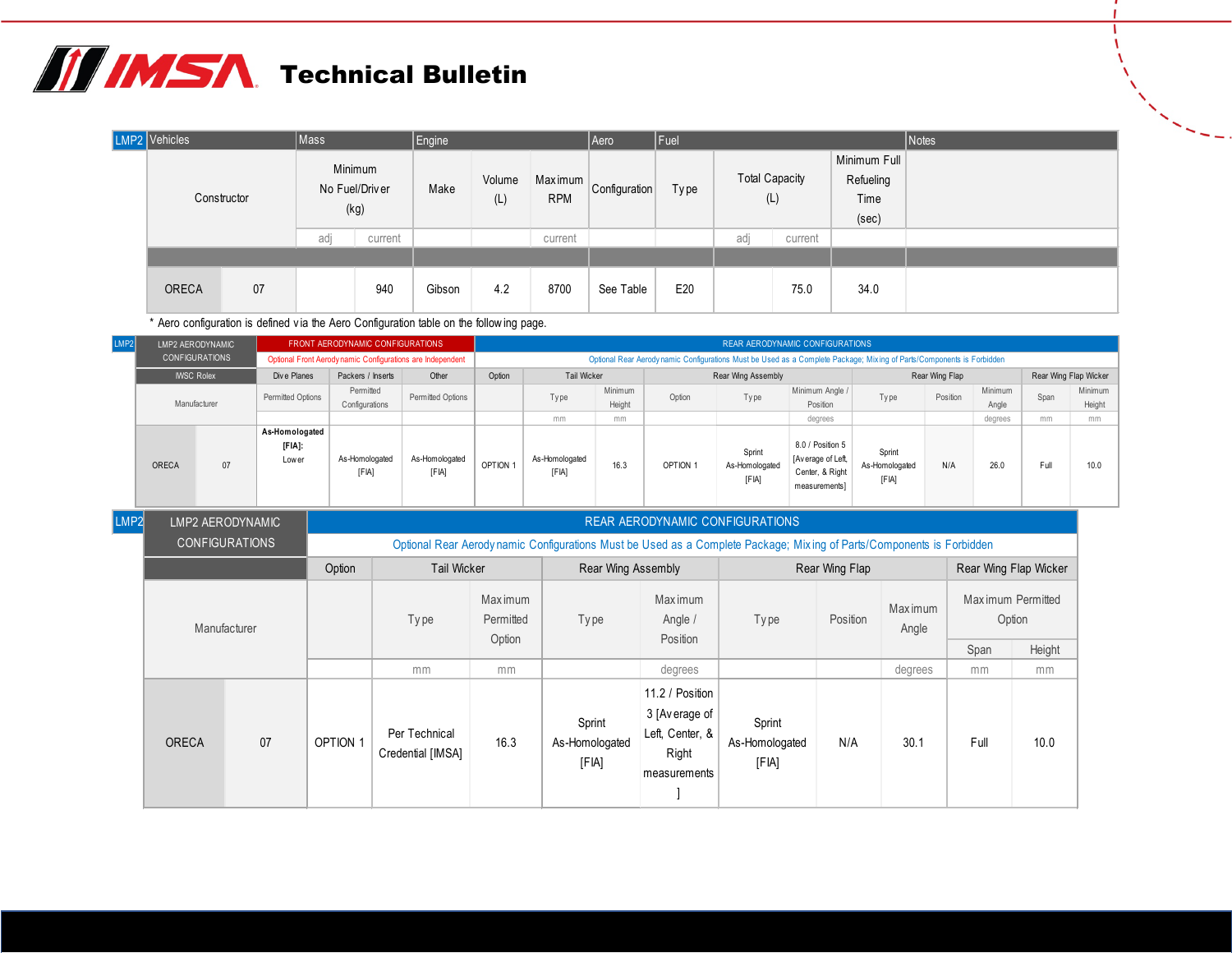| GTD /<br>GTD-PRO | Vehicles     |                                | Mass  |                                | Engine         |                          |         |                                |             |         | Ride Height                      |         | Rear Wing                   |                 | Fuel            |        |                       |         |                                            | Notes                           |
|------------------|--------------|--------------------------------|-------|--------------------------------|----------------|--------------------------|---------|--------------------------------|-------------|---------|----------------------------------|---------|-----------------------------|-----------------|-----------------|--------|-----------------------|---------|--------------------------------------------|---------------------------------|
|                  |              | Manufacturer                   |       | Minimum<br>No Fuel/Driver (kg) |                | Restrictor Diameter (mm) |         | Average<br>Power Delta<br>(kW) | Maximum RPM |         | Minimum Ground<br>Clearance (mm) |         | Min Angle<br>$(\text{deg})$ | Max Angle (deg) | Type            | Lambda | <b>Total Capacity</b> | (L)     | Minimum Full<br>Refueling<br>Time<br>(sec) |                                 |
|                  |              |                                | adi   | current                        | qty.           | adj                      | current | adi                            | adi         | current | adi                              | current |                             |                 |                 |        | adi                   | current |                                            |                                 |
|                  | Acura        | NSX GT3                        | $-25$ | 1295                           |                |                          |         |                                |             | 7500    |                                  | 50.0    | $+3.9$                      | As Homologated  | <b>IMSA 100</b> | 0.88   | $+4.0$                | 106.0   | 40.0                                       | <b>EVO</b>                      |
|                  | Aston Martin | Vantage AMR<br>GT <sub>3</sub> |       | 1320                           |                |                          |         |                                |             | 7200    |                                  | 50.0    | $+6.0$                      | As Homologated  | <b>IMSA 100</b> | 0.91   |                       | 107.0   | 40.0                                       |                                 |
|                  | <b>BMW</b>   | M4 GT3                         | $+10$ | 1340                           |                |                          |         |                                |             | 7000    |                                  | 50.0    | $-2.2$                      | As Homologated  | <b>IMSA 100</b> | 1.10   | $-4.0$                | 99.0    | 40.0                                       |                                 |
|                  | Corvette     | C8.R GTD                       | $+15$ | 1335                           | $\overline{1}$ |                          | 42.8    |                                |             | 7400    |                                  | 50.0    | $+8.0$                      | As Homologated  | <b>IMSA 100</b> | 0.88   |                       | 93.0    | 40.0                                       | 15 mm Wicker Rear Wing Required |
|                  | Ferrari      | 488 GT3                        |       | 1330                           |                |                          |         |                                |             | 7500    |                                  | 50.0    | $+6.0$                      | As Homologated  | <b>IMSA 100</b> | 0.90   |                       | 101.0   | 40.0                                       |                                 |
|                  | Lamborghini  | Huracan GT3                    |       | 1305                           | $\overline{2}$ |                          | 37.0    |                                |             | 8500    |                                  | 50.0    | $+6.8$                      | As Homologated  | <b>IMSA 100</b> | 0.89   |                       | 104.0   | 40.0                                       |                                 |
|                  | Lexus        | RCF GT3                        |       | 1345                           | $\overline{2}$ |                          | 38.0    |                                |             | 7200    |                                  | 50.0    | $+6.5$                      | As Homologated  | <b>IMSA 100</b> | 0.86   |                       | 105.0   | 40.0                                       |                                 |
|                  | McLaren      | 720S GT3                       |       | 1295                           |                |                          |         |                                |             | 8000    |                                  | 50.0    | $+2.5$                      | As Homologated  | <b>IMSA 100</b> | 0.88   | $+4.0$                | 105.0   | 40.0                                       |                                 |
|                  | Mercedes     | AMG GT3                        |       | 1350                           | $\overline{2}$ |                          | 34.5    |                                |             | 7700    |                                  | 50.0    | $+0.8$                      | As Homologated  | <b>IMSA 100</b> | 0.90   |                       | 106.0   | 40.0                                       |                                 |
|                  | Porsche      | 911 GT3 R                      |       | 1300                           | $\overline{2}$ |                          | 38.0    |                                |             | 9500    |                                  | 50.0    | $+2.0$                      | As Homologated  | <b>IMSA 100</b> | 0.88   |                       | 98.0    | 40.0                                       |                                 |